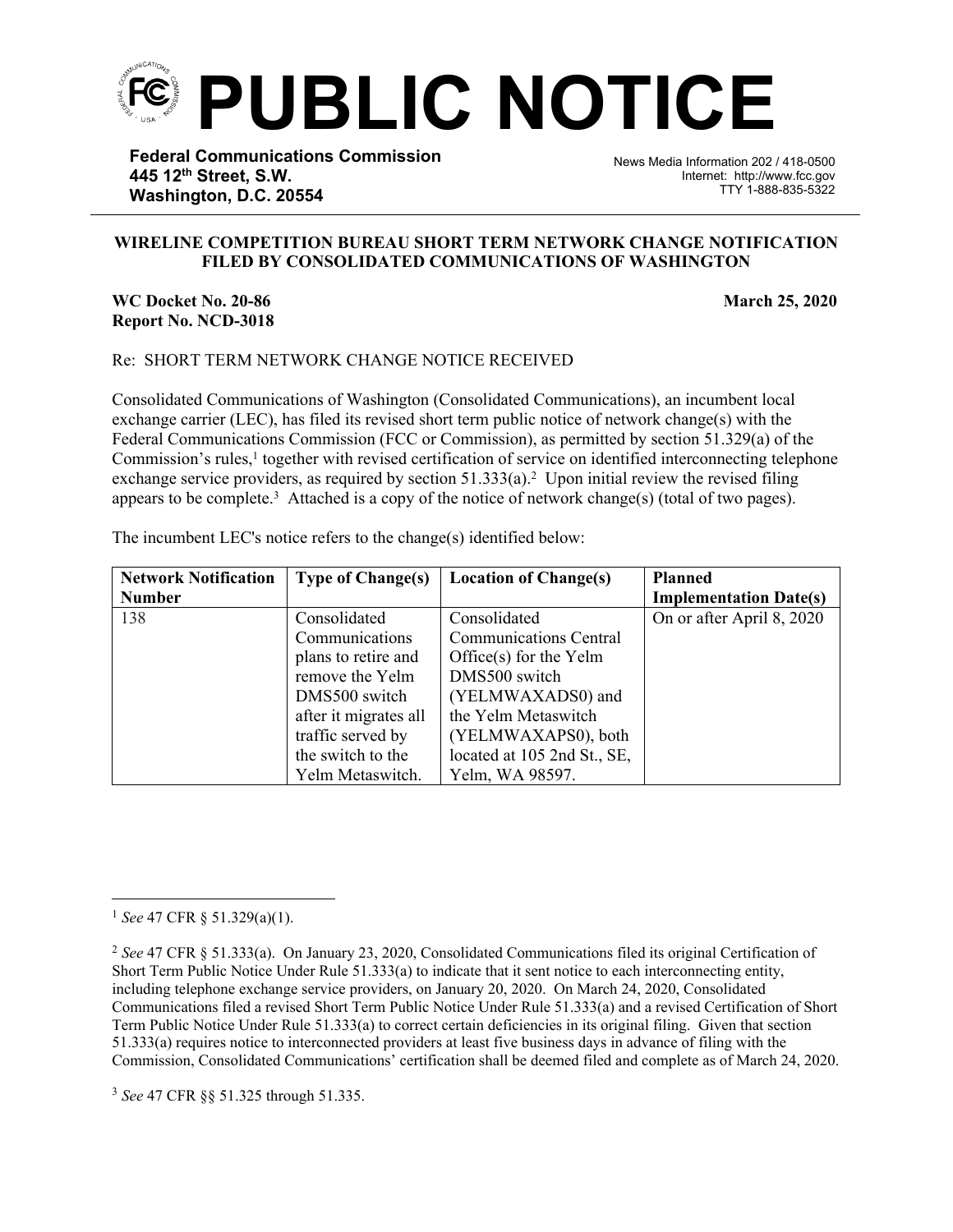Incumbent LEC contact: Jerry Jensen Consolidated Communications 5 Davis Farm Road Portland, ME 04103 (509) 962-0355

An objection to an incumbent LEC's short term notice may be filed by an information service provider or telecommunications service provider that directly interconnects with the incumbent LEC's network. Such objections must be filed with the Commission, and served on the incumbent LEC, no later than the ninth business day following the release of this Public Notice.<sup>4</sup> The effective implementation date of these changes is subject to the FCC's public notice period under section 51.333(b).<sup>5</sup> For purposes of computation of time when filing a petition for reconsideration, application for review, or petition for judicial review of the Commission's decision, the date of "public notice" shall be the later of ten business days after the release date of this Public Notice, or the release date of any further public notice or order announcing final action, as applicable. Should no petitions for reconsideration, applications for review, or petitions for judicial review be timely filed, the proceeding listed in this Public Notice shall be terminated, and the docket will be closed.

Information service providers and telecommunications service providers that directly interconnect with the incumbent LEC's network may file objections, and other interested parties may file comments, regarding this network change notice using the Internet by accessing the ECFS: [http://apps.fcc.gov/ecfs.](http://apps.fcc.gov/ecfs) Filers should follow the instructions provided on the Web site for submitting comments. Generally, only one copy of an electronic submission must be filed. In completing the transmittal screen, filers should include their full name, U.S. Postal Service mailing address, and the applicable docket number. Interested parties also may comment on this network change notice by sending an e-mail to [NetworkChange@fcc.gov.](mailto:NetworkChange@fcc.gov) The subject line of the e-mail must include the correct NCD Report Number or docket number in order for the comments to be considered in conjunction with this proceeding. All information submitted including names and addresses will be publicly available via the web.

Parties who choose to file paper copies must file an original and one copy of each filing. Such filings can be sent by hand or messenger delivery, by commercial overnight courier, or by first-class or overnight U.S. Postal Service mail. All filings must be addressed to the Commission's Secretary, Office of the Secretary, Federal Communications Commission. All hand-delivered or messenger-delivered paper filings for the Commission's Secretary must be delivered to FCC Headquarters at 445 12th Street, S.W., Room TW-A325, Washington, D.C. 20554. The filing hours are Monday through Friday, 8:00 a.m. to 7:00 p.m. All hand deliveries must be held together with rubber bands or fasteners. Any envelopes and boxes must be disposed of before entering the building. Commercial overnight mail (other than U.S. Postal Service Express Mail and Priority Mail) must be sent to 9050 Junction Drive, Annapolis Junction, MD 20701. U.S. Postal Service first-class, Express, and Priority mail must be addressed to 445 12th Street, S.W., Washington, D.C. 20554.

This proceeding is considered a "permit but disclose" proceeding for purposes of the Commission's ex parte rules.<sup>6</sup> Participants in this proceeding should familiarize themselves with the Commission's *ex* 

<sup>4</sup> *See* 47 CFR § 51.333(c).

<sup>5</sup> *See* 47 CFR § 51.333(b).

<sup>6</sup> 47 CFR § 1.1200 *et seq*.